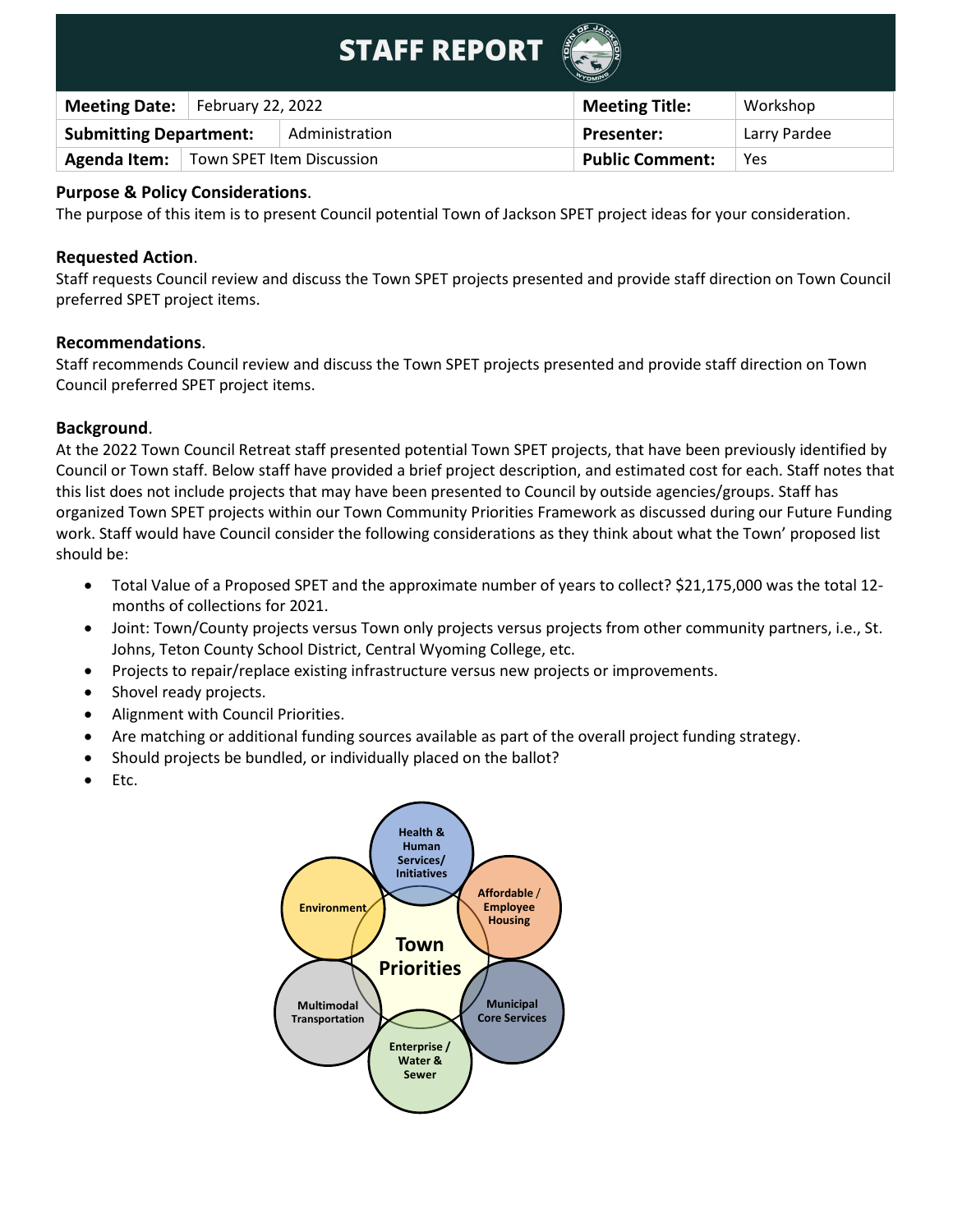| <b>Community Affordable / Town Employee Housing</b> |               |                                  |  |
|-----------------------------------------------------|---------------|----------------------------------|--|
| <b>Town Employee Housing:</b>                       | Town          | Jackson/Teton Affordable Housing |  |
| Estimated request:                                  | \$20M – \$30M | \$25M - \$50M                    |  |

This project is critical to ensure the Town of Jackson can continue to meet the Life, Safety and Welfare in providing core services the community requires into the future.

The purpose of this project would include the design, construction, and management of employee ownership and rental housing opportunities for Town employees. There have been a few locations identified including Flat Creek Drive, Karns Meadow Drive, and East Hansen Ave. Please note that some rough high-level conceptual work has been done on the potential number of units and square footage of these new housing facilities.

- Karns Meadow Housing \$17M-\$20M, (24-26 units, 23,000/SF to 25,000/SF)
- Flat Creek Drive \$7M-\$9M (3-lots with Homes & ARU's)
- East Hansen \$2.5M-\$3.5M (Relocate existing home and build a second house on vacated lot)

Jackson/Teton Affordable Housing Program – The purpose is project is to provide much needed funding for new housing supply opportunities.

| <b>Health &amp; Human Services/Initiatives</b>                                                                                                                                                                                                                                                                                                                                                       |               |                  |
|------------------------------------------------------------------------------------------------------------------------------------------------------------------------------------------------------------------------------------------------------------------------------------------------------------------------------------------------------------------------------------------------------|---------------|------------------|
| <b>Early Childhood Education:</b>                                                                                                                                                                                                                                                                                                                                                                    | Town          | <b>Community</b> |
| Estimated request:                                                                                                                                                                                                                                                                                                                                                                                   | \$250K-\$500K | $$5M - $7M$$     |
| The purpose of this project would be to retrofit existing Town properties and also look for opportunities to acquire<br>property or commercial spaces either through purchase or long-term lease throughout the community to be used for<br>Early Childhood Education to allow the government to then sublease space to childcare providers to increase the<br>supply of childcare in the community. |               |                  |

| <b>Environment: Climate Friendly Electrical Projects:</b> |      |
|-----------------------------------------------------------|------|
| <b>Electric Vehicle Charging Stations:</b>                | Town |

Estimated request:  $\vert$  \$2M The purpose of this project(s) would be the construction and inclusion of electric vehicle charging stations throughout the community, including installation of level 2 and level 3 chargers. Implementation would occur in municipal parking lots, municipal buildings, and with the installation of complete streets. This project is supported through the Teton Climate Action Planning process.

| Town / Community                                                                                                      |  |  |
|-----------------------------------------------------------------------------------------------------------------------|--|--|
| Estimated request:  <br>S5M                                                                                           |  |  |
| The purpose of this project would be to determine a suitable site for a community shared solar site for installation. |  |  |
| Lower Valley Energy would need to approve the appropriate means for billing under such an agreement. This project     |  |  |
|                                                                                                                       |  |  |

could potentially work with lower income families to help offset their utility bills. This project would be supported by the Teton Climate Action Planning process as it deals with equity in the community.

#### **Multimodal Transportation:**

| <sup>1</sup> Pedestrian and Mobility Improvements: | Town                         |
|----------------------------------------------------|------------------------------|
| Estimated request:                                 | -S3M<br>\$2M                 |
| .<br>$-$<br>.                                      | . .<br>. .<br>$\cdots$<br>__ |

The purpose of this project is to improve the walkability and accessibility of the community. The goal of the project is to encourage more walking and multimodal transportation with improvements to missing sections of sidewalks, installation of new sidewalks, replacement of existing boardwalks, and improvements to the overall accessibility for our residents and visitors.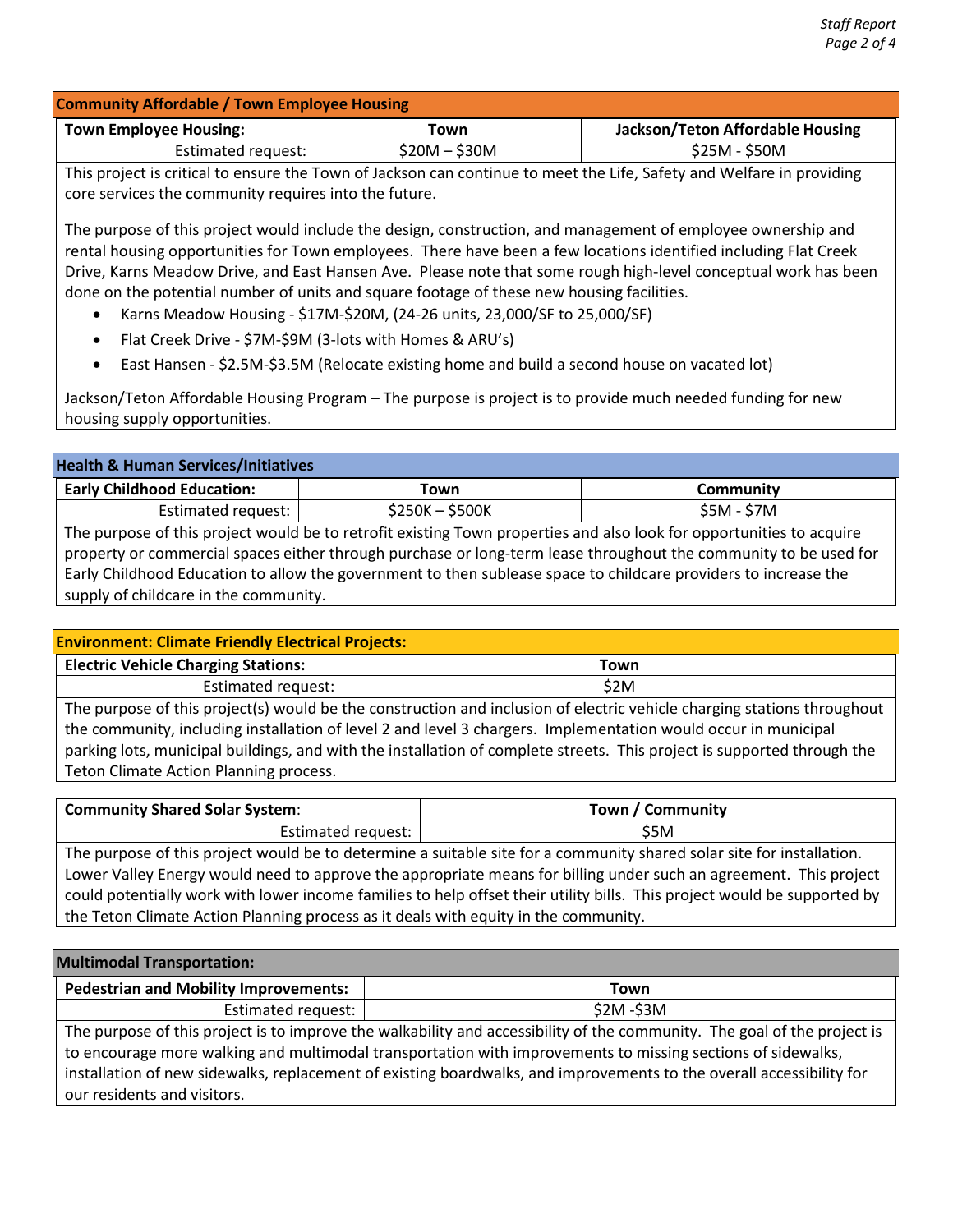| <b>Core Municipal Services: Complete Street Projects</b> |                 |  |
|----------------------------------------------------------|-----------------|--|
| <b>Snow King and Maple Way:</b>                          | Town            |  |
| Estimated request:                                       | $$2.5M - $4.5M$ |  |

The purpose of this project is to construct a complete street which would coincide with sewer, and stormwater improvements. The complete street program would construct new infrastructure including sidewalks & accessibility, street lighting, curb & gutter, and a complete rebuild on the road surface.

| East Broadway Avenue (Willow to Redmond):                                                                           | Town            |  |
|---------------------------------------------------------------------------------------------------------------------|-----------------|--|
| Estimated request:                                                                                                  | $$3.5M - $4.5M$ |  |
| The purpose of this project is to construct a complete street within this corridor which would coincide with water, |                 |  |

sewer, and stormwater improvements. The complete street program would construct new infrastructure including sidewalks & accessibility, street lighting, curb & gutter, and a complete rebuild on the road surface.

| <b>High School Road:</b> | ⊺own  |
|--------------------------|-------|
| Estimated                | \$6M  |
| request:                 | 54.5M |

The potential Northern South Park Development and the already identified purpose of this project is to construct a complete street within this corridor which would construct new infrastructure including sidewalks & accessibility, street lighting, stormwater, curb & gutter, and a complete rebuild on the road surface. This project would be large enough to provide the construction in two phases.

# **Analysis**.

The above list was generated utilizing Council's priorities as a guide as well as referencing ongoing infrastructure and property acquisition needs identified through the Town's 10-year capital improvement plan. Council may want to consider the higher end of each of the ranges provided to account for the delay in collections and inflation of construction prices into the future. For previous SPET initiatives, staff has often been asked to reduce the dollar figure for items and this has often resulted in projects being significantly underfunded when it came time for construction.

In addition, Council will want to consider and weigh the various proposed projects against their priorities, ongoing infrastructure maintenance needs and additional staff needed as a result of the project.

It is staff's understanding that Council will be discussing Town and County SPET items at the March 8 Joint Retreat with the County Commissioners. The purpose of this meeting prior to the Joint Retreat is to allow Council to discuss and come to an agreement on preferred projects and an associated strategy for Town projects that Councill would like to propose for a November 2022 SPET prior to meeting and discussing with County Commissioners. If more time is needed Council could also schedule an additional meeting or set aside additional time at a regular meeting prior to the March 8 retreat to further review and come to an agreement on Town projects and a strategy for a 2022 SPET.

# **Comprehensive Plan & Priority Alignment**.

Chapter 8 - Quality Community Service Provision calls for "Timely, efficient and safe delivery of quality services and facilities in a fiscally responsible and coordinated manner."

# **Fiscal Impact.**

There is no fiscal impact of considering projects and strategy for a 2022 SPET election. There is a significant fiscal impact of conducting a special election for SPET initiatives. There is also a significant capital and operating fiscal impact of passage of projects that improve, replace, or add Town or County infrastructure or facilities.

# **Staff Impact**.

The staff impact of preparing this staff report and with the work during Future Funding meetings was approximately 25 hours to date. There would be significant staff and Council impact to provide education and outreach for Town